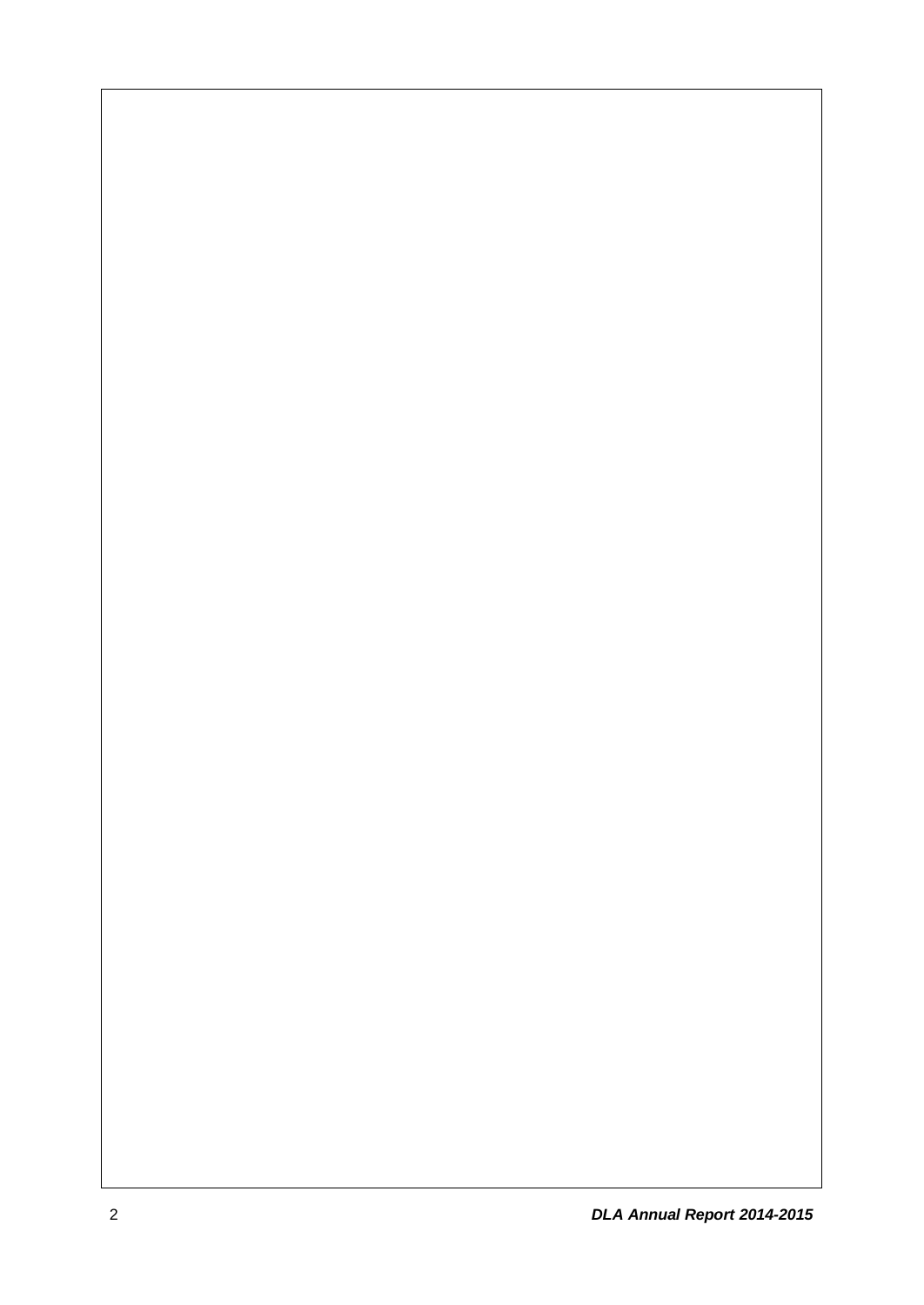## **Contents**

| <b>Section</b>    | <b>Subject</b>                     | Page |
|-------------------|------------------------------------|------|
| 1.                | <b>History and Aims</b>            | 5    |
| 2.                | <b>Overview and Chair's Report</b> | 6    |
| 3.                | Membership                         | 9    |
| 4.                | <b>Briefings and E-mail News</b>   | 9    |
| 5.                | <b>Practitioner Group Meetings</b> | 11   |
| 6.                | Influencing Law and Policy         | 12   |
| <b>Appendix 1</b> | Staffing                           | 14   |
| <b>Appendix 2</b> | <b>Support and Thanks</b>          | 14   |
| <b>Appendix 3</b> | <b>Executive Committee</b>         | 15   |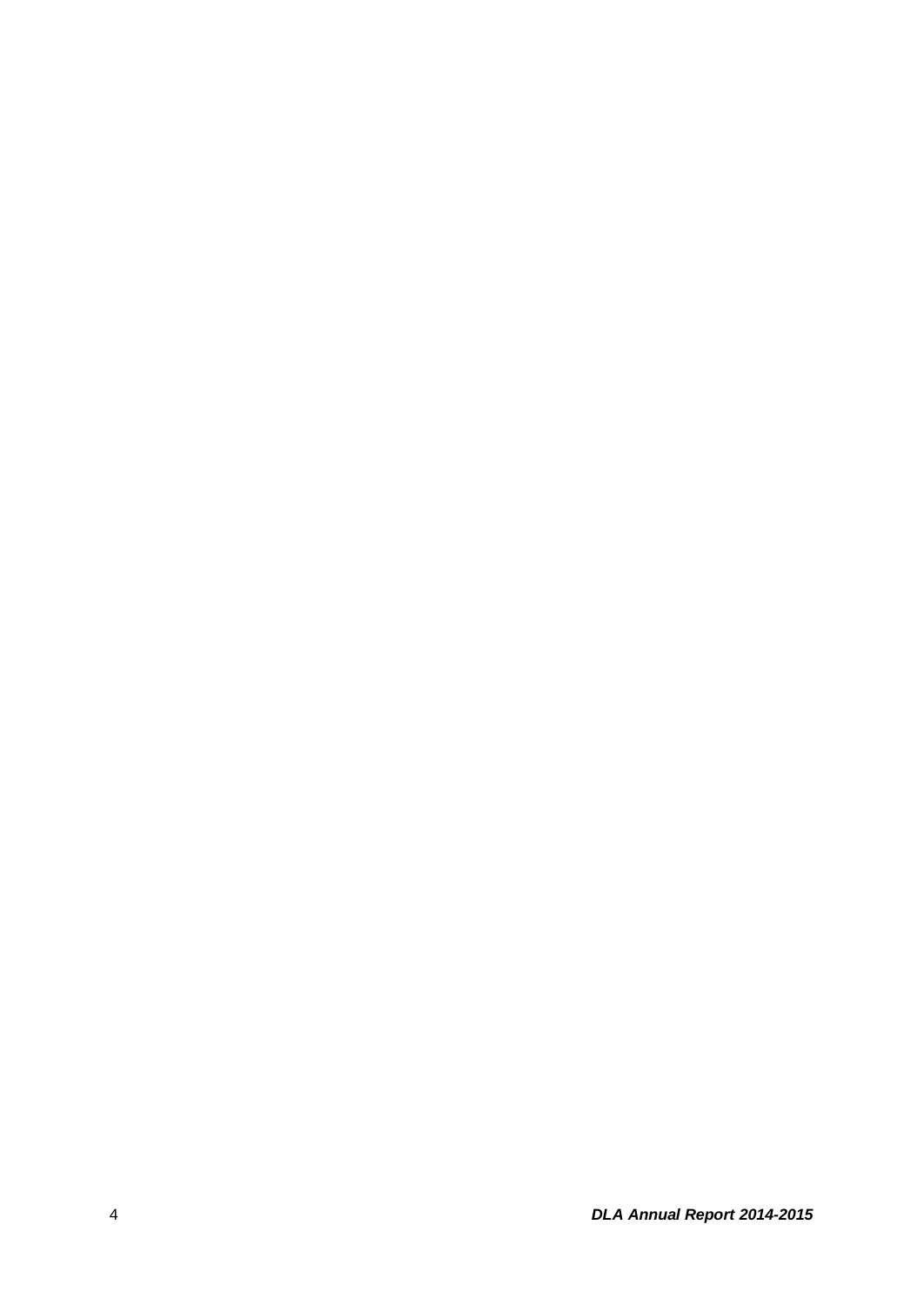### **1. History and Aims**

At a time when much of the public funding for supporting victims of discrimination has either been removed or is under serious threat, the Discrimination Law Association remains fully committed to advocate and support a complainant-centred approach to anti-discrimination law and practice.

The DLA was founded in 1995 for the purpose of advocating for better legal protection for complainants in discrimination law though engaging with the political and legislative process and improving education and increasing resources for those involved in practice.

From the start, strong emphasis has been placed on the important role of the voluntary sector and trade unions, and that remains the case today.

In 1998 a three-year grant was received from the Community Fund which enabled us to employee a part-time member of staff to assist us in our activities, and we have continued to do so ever since, even though we are now self-sufficient.

In 1999 we were incorporated as a company limited by guarantee.

In 2008 the Association was granted charitable status. Our charitable aims are to promote good community relations by improving the assistance and support given to people who are or may be subjected to discrimination and to advance education and training in the field of legal representation for people who are or may be subjected to discrimination.

The DLA acts as a forum of lawyers and advisers and others who deal with discrimination law in considering the impact of proposed changes to the law and submitting responses and in disseminating training and good practice. Looking beyond our membership, the DLA works to encourage the development of meaningful public discourse on defeating discrimination amongst legislators, policy makers and civil society generally.

Membership is open to any lawyer, legal or advice worker, trade unionist, equality officer or other person substantially engaged or interested in discrimination law and any organisation, firm, company or other body engaged or interested in discrimination law. The membership comprises, in the main, persons concerned with discrimination law from a complainant perspective.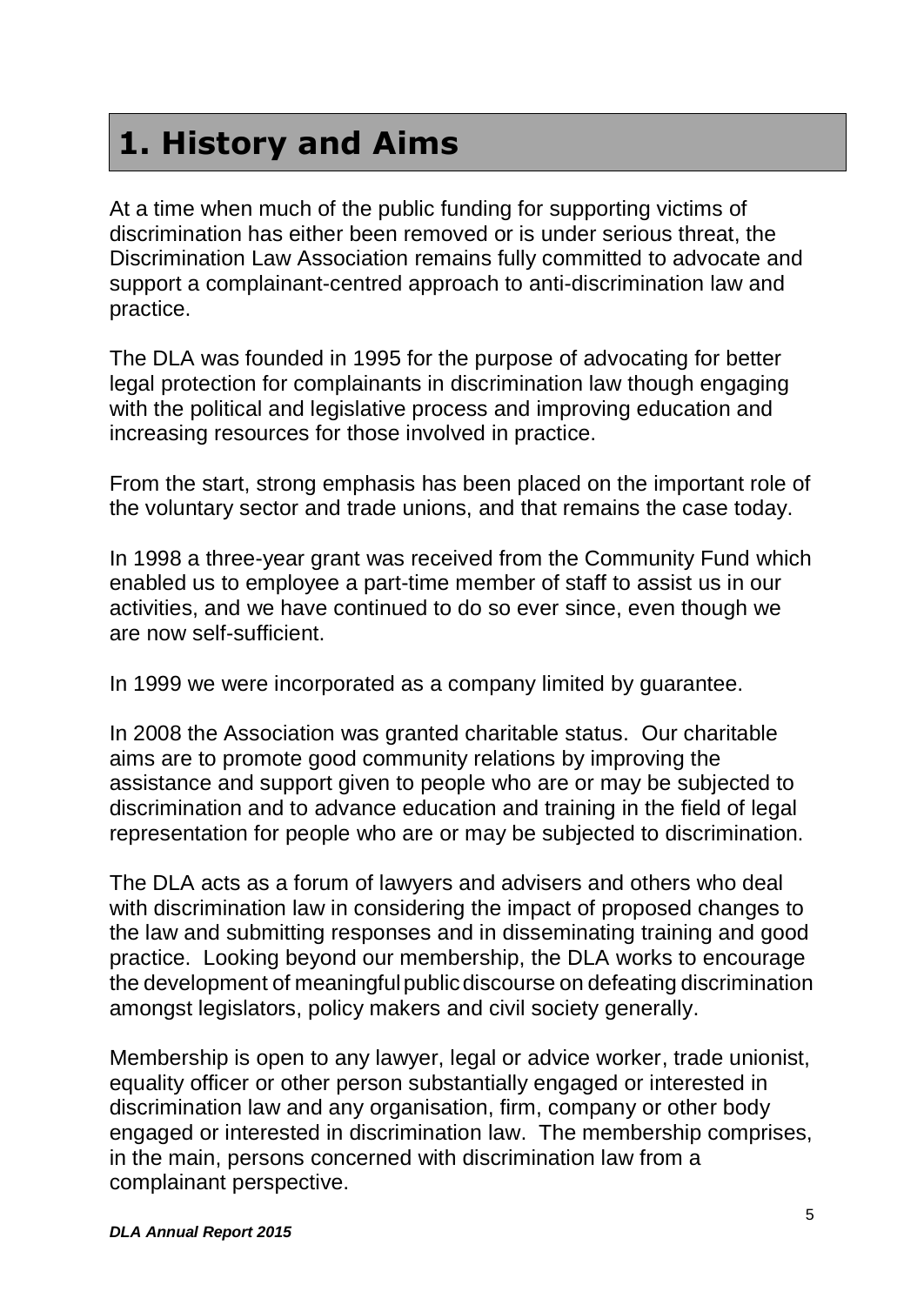### **2. Overview and Chair's Report**

This report covers the period from December 2014-December 2015.

This past year the DLA executive have continued to work hard with active members; friends and partner organisations to raise the views of our members and to put the case for stronger enforceable protection from discrimination. The DLA continues to be recognised as an important voice representing the concerns claimants and their advisers in all the debates about discrimination law, policy and practice, and our views have been sought on numerous consultations and initiatives.

The year started of course with our AGM and we were delighted to welcome Roger Kline of Middlesex University to talk about discrimination in health care and the issues for health care providers.

The general election campaign gave opportunities to underline the importance of anti discrimination measures and laws promoting and enforcing equality, and the DLA joined in signing letters addressing racist campaigning, and drafted 10 key questions on equalities for members to put to those standing for election.

As the debate on Human Rights continues to unfold, the DLA was proud to sign the BIHR letter to the times celebrating Human Rights Day.

As well as responding to a number of government consultations we were delighted to have the opportunity of giving evidence to two select committees.

Firstly, after wide consultation with members, we gave both written and oral submissions to the House of Lords select committee considering how the Equality Act 2010 has impacted on disability rights. Thanks are due to those members who responded to us with cogent and sensible suggestions and to Barbara Cohen for attending to represent the DLA views at the committee itself.

Secondly, we gave written and oral submissions to the House of Commons Women and Equalities Committee regarding the possible introduction of gender pay gap reporting and our thanks are due to Michael Newman for his thoughtful and persuasive suggestions and comments. Both sets of contributions are available to view via links on the website.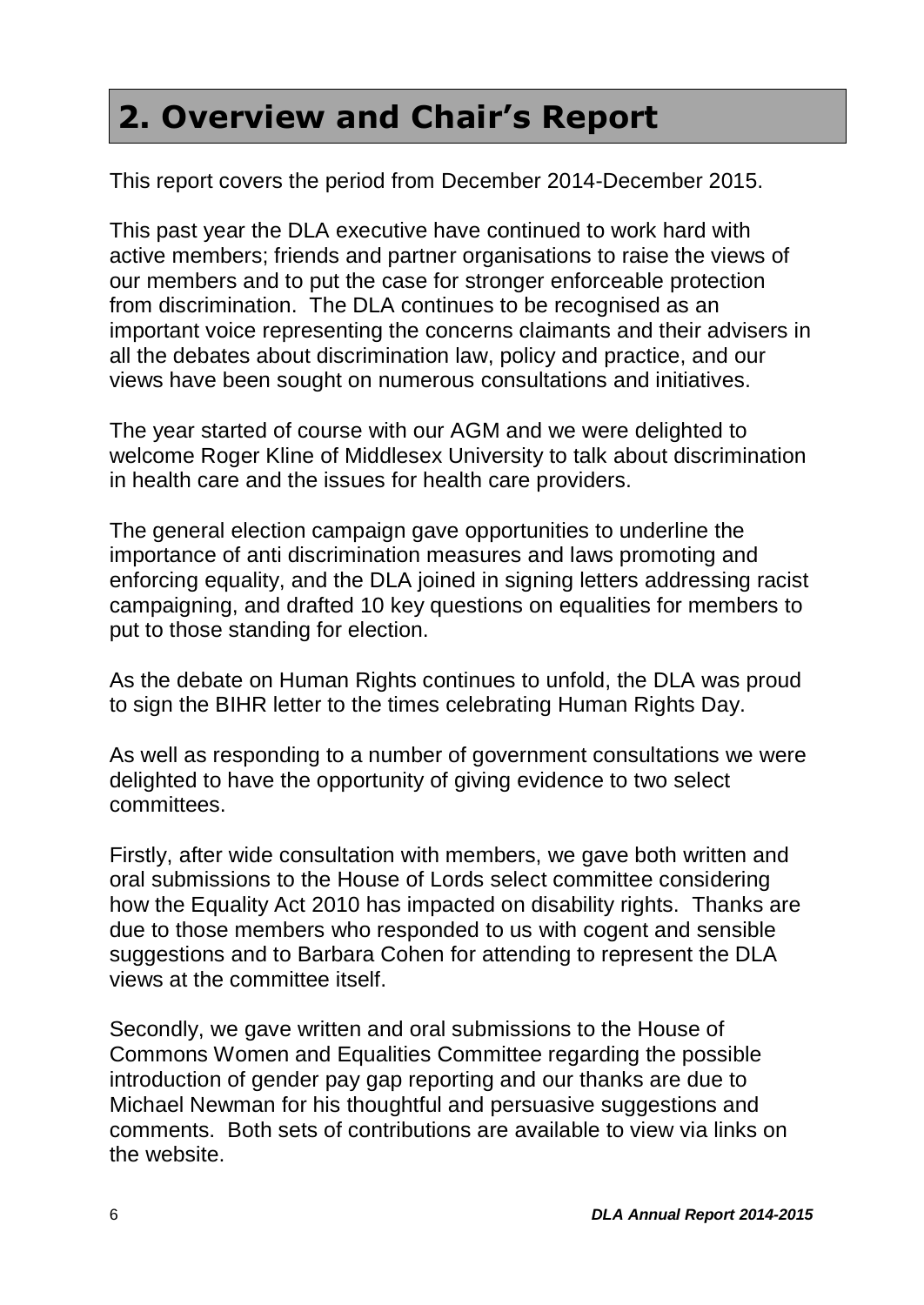A major initiative this year is the establishment of an active members database to support the executive committee in the work of the DLA. We are delighted to have had so many expressions of interest and offers of active involvement and our work has already been informed and contributed to by those members. We are looking forward to building on this and developing the wider participation of our members in the years to come.

Our Finances remain healthy, due to continued membership support, a successful conference and of course due to the careful and appropriate management and oversight by our administrator Chris Atkinson and our treasurer Michael Reed. The thanks of all members and especially the committee go to both individuals for their hard work in ensuring that the committee is up-to-date with all matters concerning our financial health.

The DLA website and information bulletin have continued to be well received and informative and thanks are again due to Chris Atkinson for keeping the committee on track, up-to-date and well run.

*Briefings* has also seen another successful year, with articles from established practitioners and authors and from newer voices. Geraldine Scullion, our hardworking and patient editor continues to provide us with a thoughtful and thought provoking steer, with the resulting commission of relevant and thought provoking articles and case notes. Many thanks to Geraldine.

2015 saw our conference shine a critical light on the anniversaries of the Race Relations Act, the Sex Discrimination Act, the Disability Discrimination Act and the formation of the Discrimination Law Association itself as we asked *Enforcing Equalities: where next?* Following the election of a new government, a number of initiatives gave pause for thought. We were delighted to welcome Judge Brian Doyle President of the Employment Tribunals to give our keynote address, and the insight into the challenges for the Tribunals that lie ahead was invaluable. This is an issue which we will be returning to in the early part of 2016 with the publication of the Briggs report. We were also delighted to have talks from outstanding practitioners from across the spectrum, celebrating the advances made in discrimination law and practice and focussing on the challenges ahead. As well as celebrating achievements updating our members with our popular breakout sessions, we enjoyed a thought provoking and inspiring panel debate, asking *Where do we go from here?*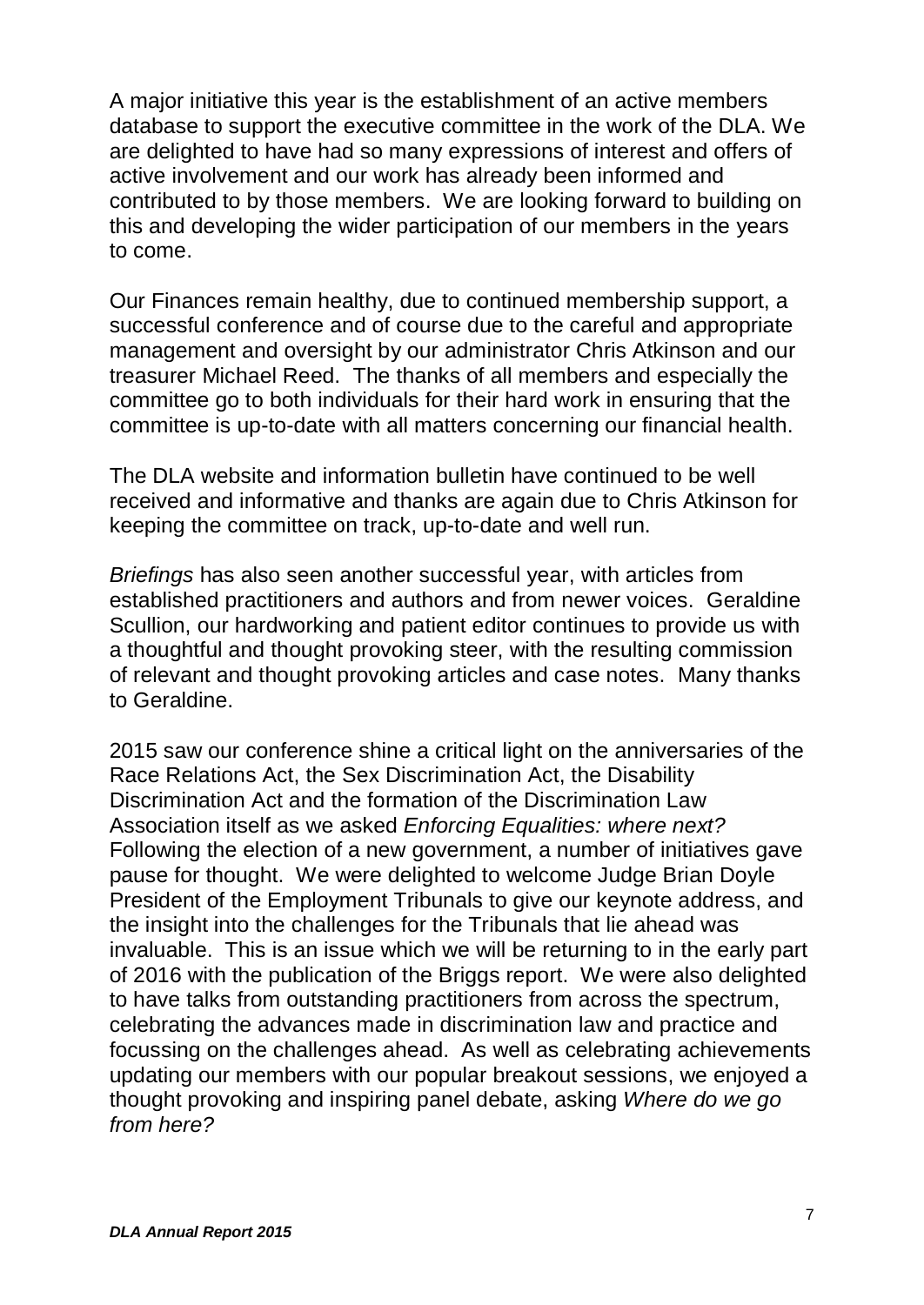Our thanks as always go to our friends at Baker and Mackenzie solicitors who yet again generously provided us with a venue, refreshments and a reception afterwards. Without their support our conference would not be such a successful and enjoyable event.

As a small charity run largely by volunteers, we are grateful to the support and help given by a number of legal firms. Our thanks for support go to Leigh Day Solicitors, who generously give time and resources to collating and printing our conference materials and the materials for the AGM. We also thank Slater Gordon Solicitors for hosting our monthly PGMs and to 7 Bedford Row Chambers for hosting the AGM and reception.

The DLA continues to benefit from volunteers giving their time and expertise to our practitioner group meeting programme, and this year Mohini Bharania and David Stephenson organised a splendid array of speakers and topics across the year, all of which were well received and all of which gave our members the benefit of the views of the experts.

To all our speakers and contributors, whether the conference, PGM or the Briefings, a huge thanks is due from all of us at the DLA.

At the end of the year, we say goodbye to a number of members of the executive committee, and welcome new members. To Razia Karim; Peter Daly; Sabrina Sullivan; David Stephenson and Barbara Cohen, an enormous thank you for all the work you have done for the DLA over the years, and our best wishes for the future.

A special and particular thanks to Barbara Cohen, who is standing down this year. From the start of the DLA Barbara has worked with great energy, wit and determination, to improve and promote the policy and practice of discrimination law for the benefit of those who suffer discrimination. As a member of the executive and as our chair for many years, she has been an inspiration as well as a really good friend. Thank you Barbara from all at DLA.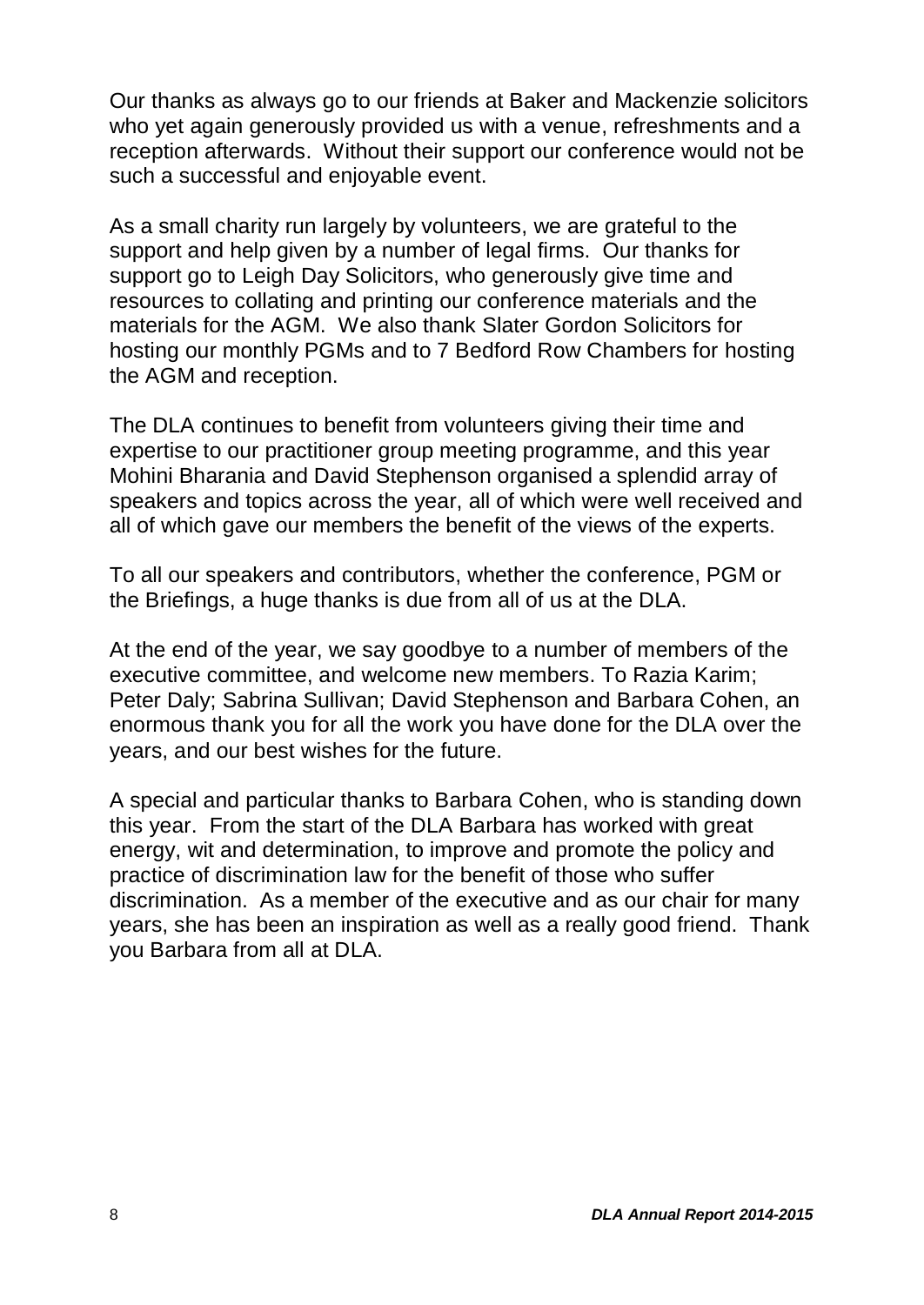### **3. Membership**

Membership of the DLA has held up well over this past year. As of 31<sup>st</sup> December 2015, DLA membership stood at 262, made up of:

- 103 solicitor/barristers
- 53 individuals other (including academics, trainers, consultants, trade unionists)
- 33 student/unwaged
- 41 voluntary organisations/law centres
- 4 large solicitors firms
- 7 medium solicitors firms
- 7 small solicitors firms
- 11 national organisations (including equality bodies, trade unions)

Overall membership was marginally down as compared with the same time last year (274 members) and is still only just below the levels of previous years when we had just over 300 members. However, we have now rather more individual memberships and rather fewer organisations than in the past.

It is encouraging that there is still a steady flow of new membership applications but the challenge for this coming year will be to retain existing members and recruit new ones. We are especially concerned to retain our members who depend on grants from public authorities and/or legal aid whose survival is at risk due to government spending cuts and reform of legal aid; they make an extremely valuable contribution to the work of DLA as well as to members of the public who rely on them for accessible high-quality legal services.

### **4. Briefings and E-mail News**

### **Briefings**

#### *Briefings*

The DLA's three editions of *Briefings* in 2015 contained 40 briefings on equality and anti-discrimination law topics and case reports of interest to anti-discrimination practitioners and advisors across the UK.

On a particularly topical issue, the November *Briefings* included a leading article reflecting on the humanitarian crisis affecting migrants and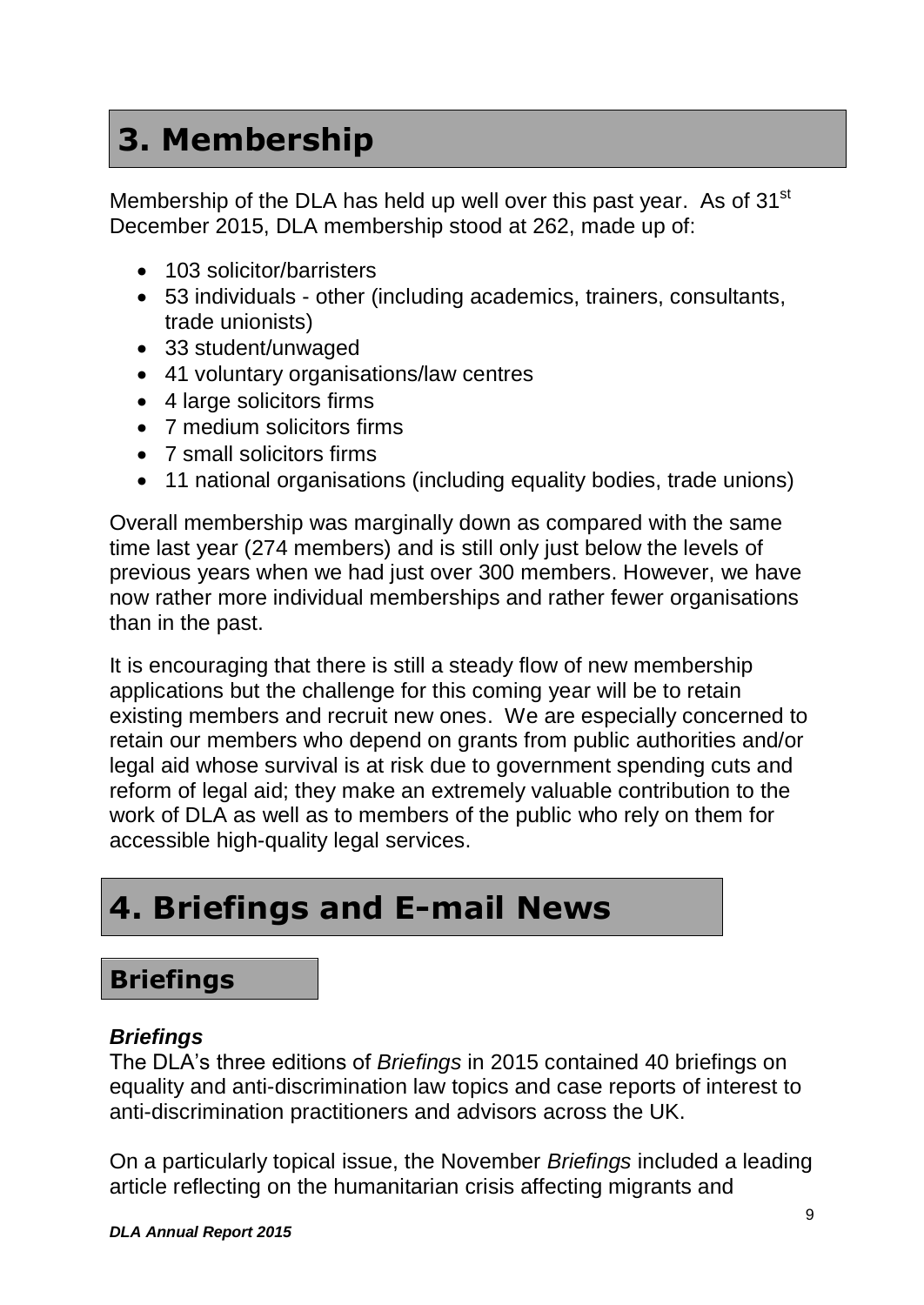refugees in Europe, and how the UK's response could and should be improved in accordance with its legal obligations and its humanitarian duty.

Challenges to the implementation of the public sector equality duty continue to be at the forefront, such as in the failure to provide an adequate number of approved premises for women released on licence from prison, or on the impact of the housing benefit cap on lone parents.

A number of decisions challenging access to service provision were covered; these included cases taken by a wheelchair user wanting to travel on a bus, or by Irish Travellers and those associated with them denied enter to a pub, a disabled holidaymaker unhappy with the arrangements made by her travel company while she was abroad, and a gay man ordering a cake from a bakery.

Interesting issues were addressed by the CJEU on obesity and disability, and on indirect discrimination by association. At the national level, we reported on decisions on whether 'caste' and a belief in 'left-wing democratic socialism' are protected by the Equality Act 2010.

A highlight in 2015 was the 20th year of the DLA, an anniversary which coincided with the anniversaries of the Race Relations Act 1965, the Sex Discrimination Act 1975 and the Disability Discrimination Act 1995. These milestones provided the opportunity for previous DLA chairs and leading members to reflect on the organisation's achievements, looking at enforcement issues, future challenges and sources of inspiration in the fight to achieve real equality.

*Briefings* is entirely dependent on the willingness of DLA members and supporters to write articles and case notes and we are very grateful to all our contributors. Recognising that we have a rich resource among our members, we have developed an active members' database. The aim is to identify those who are interested in contributing to the DLA's work, such as contributing to submissions and consultations or writing articles or case notes for Briefings. If you would like to write for *Briefings* and be included on the database, please contact Chris Atkinson at info@discriminationlaw.org.uk.

As always, we would like to thank and acknowledge the work of our editor Geraldine Scullion and our designer and typographer Alison Beanland.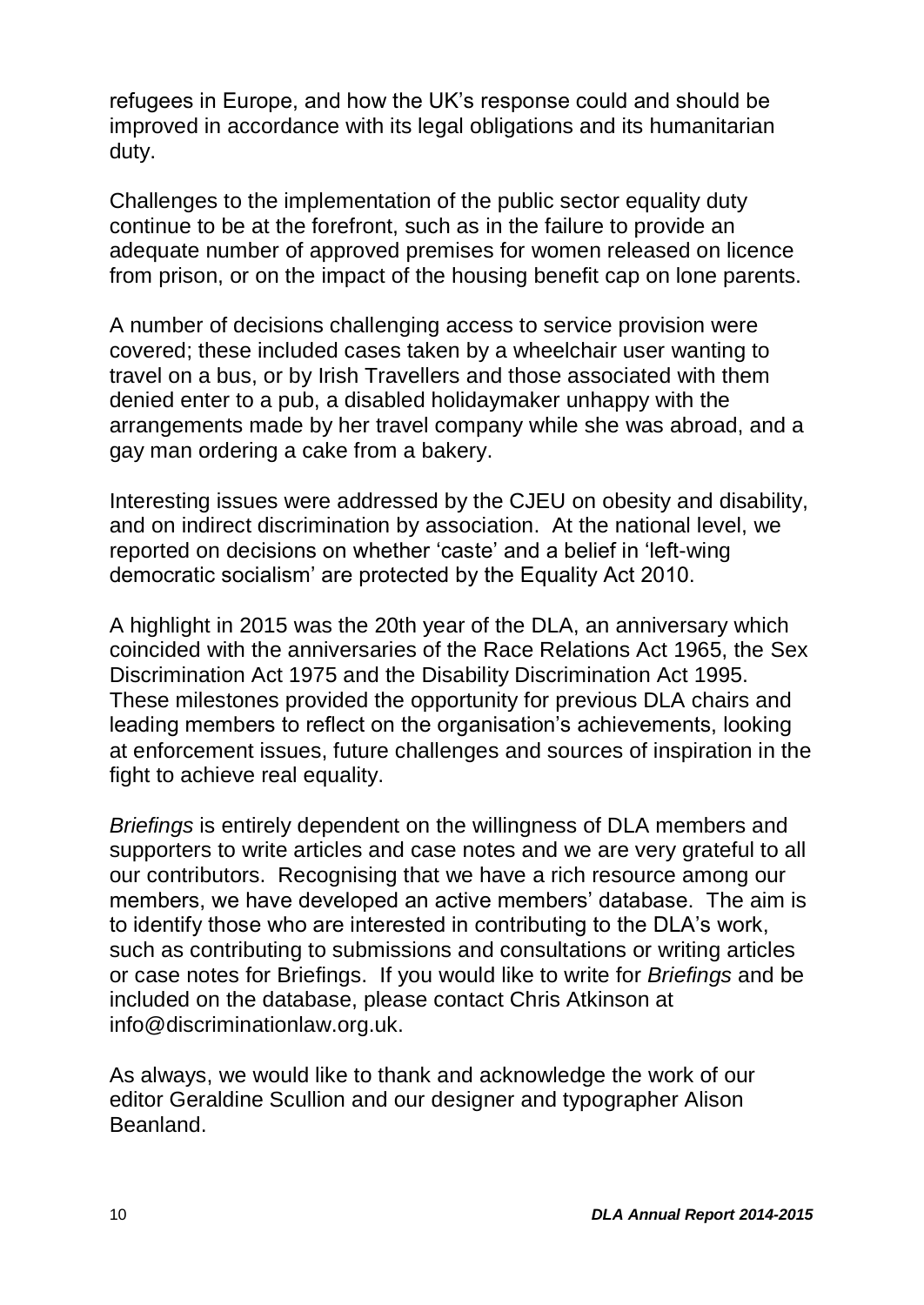#### **E-mail News & Information Circulation**

Over the last year, we have circulated 12 issues of the DLA's email News, containing updates on DLA institutional developments and responses to consultations, as well as relevant national and international reports, case updates, conferences, vacancies and discrimination law news, plus information circulated at the request of members. As of 31<sup>st</sup> December 2015, we had 454 recipients on our electronic mailing list and therefore directly receiving our eNews.

### **5. Practitioner Group Meetings**

The DLA has continued to run an exciting programme of meetings this year. We are grateful to all of our speakers who have given up their time and efforts to help us. We would also like to thank Slater & Gordon Lawyers and also Matrix Chambers and Outer Temple Chambers for hosting meetings (and providing refreshments).

| <b>DATE</b>   | <b>TITLE</b>                                                                                                                 | <b>SPEAKERS</b>            |
|---------------|------------------------------------------------------------------------------------------------------------------------------|----------------------------|
| 14 April 2015 | The 'same employment' test: 15<br>kittens and one ball of wool                                                               | Naomi Cunningham           |
| 26 May 2015   | Disclosure in discrimination cases -<br>how to get the documents the<br>other side don't want you to see                     | Paul Epstein QC            |
| 22 Jun 2015   | Discrimination in the provision of<br>goods and services - the<br>developing landscape                                       | <b>Claire Darwin</b>       |
| 8 July 2015   | Supreme Court decision in<br>Ackerman-Livingstone: The<br>implication for Housing and<br><b>Discrimination practitioners</b> | <b>Catherine Casserley</b> |
| 25 Nov 2015   | Understanding the 'psychology of<br>race' and how to win cases                                                               | David Stephenson           |

List of PGMs - December 2014 to December 2015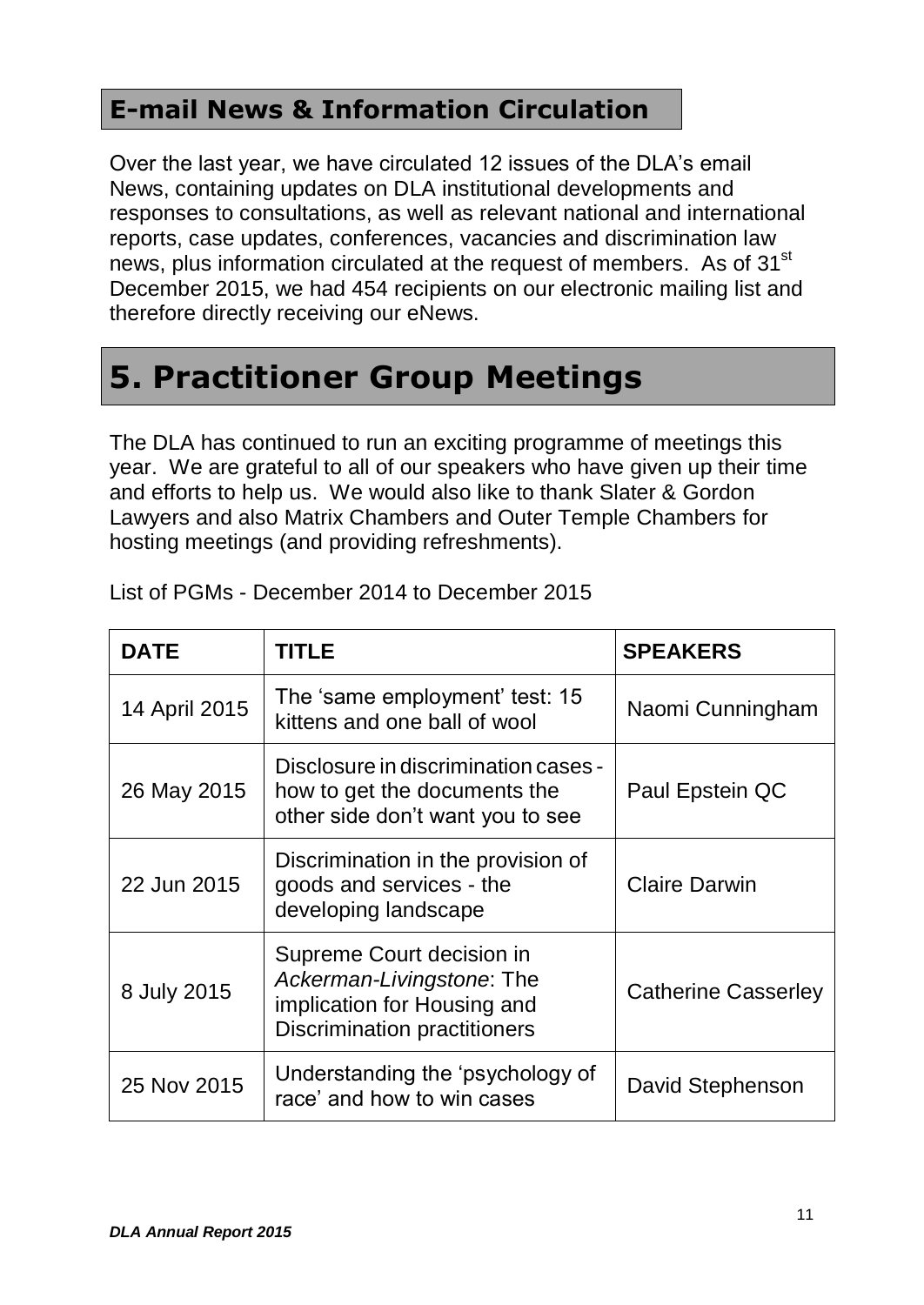| 17 Dec 2015 | ChEZ v Nikolova - Decision of the<br>Grand Chamber of the Court of<br>Justice of the European Union on<br>the application of the Race<br>Equality Directive 2000/43<br>("RED") on direct and indirect<br>discrimination and discrimination<br>by association | Simon Cox |
|-------------|--------------------------------------------------------------------------------------------------------------------------------------------------------------------------------------------------------------------------------------------------------------|-----------|
|-------------|--------------------------------------------------------------------------------------------------------------------------------------------------------------------------------------------------------------------------------------------------------------|-----------|

### **6. Influencing Law and Policy**

Influencing law and policy is central to the aims of the DLA, and in the past year we have sought to do so by submitting detailed responses to consultations, engaging in formal and informal contacts with officials, joining with other organisations in letters to the press on important issues, and participating in forums and discussions concerning equality law and policy matters.

We continue to have active membership of the Employment Tribunal users group and were delighted to have an opportunity to meet with the President of the Employment Tribunals, Judge Brian Doyle, to discuss our members' particular concerns. We continue to work with the British Institute for Human Rights on matters of common interest, and to attend meetings with the Equality and Diversity Forum.

The DLA continues to try to influence policy and practice both through our conferences and through responding to a variety of consultations. This year our annual conference looked back at the achievements of discrimination lawyers and practitioners, celebrating the contributions of individuals and organisations and looked forward to the challenges which we face in holding onto hard-won advances, and pushing forward to secure better and permanent improvements and protections.

We were very pleased to have the opportunity to expand upon our members' views, and to debate these before two select committees, and very much hope that we will have further opportunities to contribute and influence policy development in the year ahead.

We will continue to seek to influence law and policy by working with other NGOs and trade unions to ensure that the case for equality and against discrimination is articulated effectively.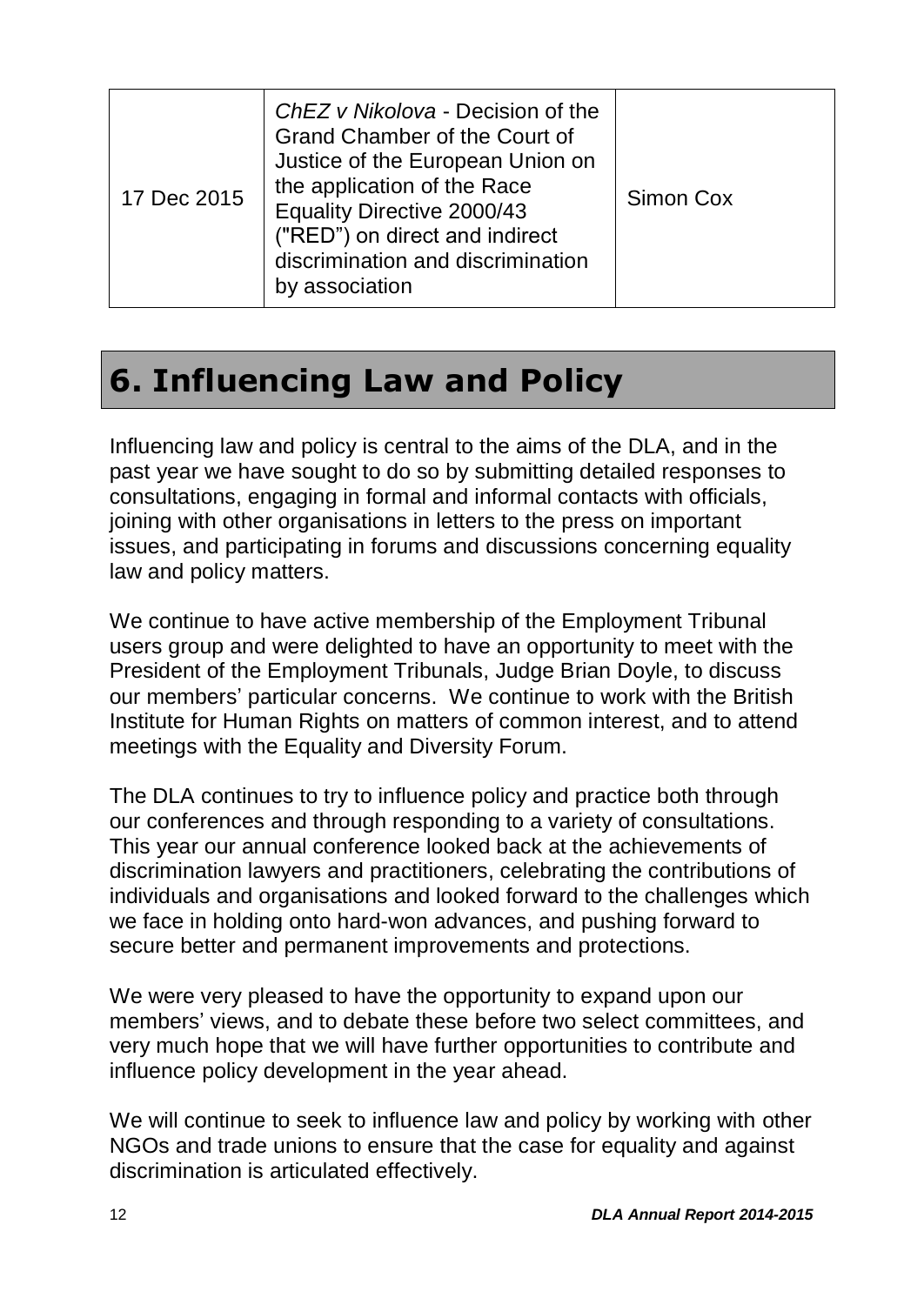#### **DLA Submissions**

The DLA made written submissions in relation to the following inquiries / consultations since the previous AGM. All can be downloaded from our website www.discriminationlaw.org.uk:

| How should Employment<br>Tribunals operate in the future?                    | Law Society consultation                                                               | Feb 2015  |
|------------------------------------------------------------------------------|----------------------------------------------------------------------------------------|-----------|
| <b>Best Value Statutory Guidance</b>                                         | Department of<br><b>Communities and Local</b><br>Government consultation               | Mar 2015  |
| <b>Transgender Equality</b>                                                  | <b>Women and Equalities</b><br><b>Committee Transgender</b><br><b>Equality Inquiry</b> | Aug 2015  |
| 2021 Census                                                                  | <b>Office of National</b><br><b>Statistics consultation</b>                            | Aug 2015  |
| Equality Act 2010 and Disability                                             | Call for evidence - House<br>of Lords Select Committee                                 | Sept 2015 |
| Reforming support for failed<br>asylum seekers and other illegal<br>migrants | Home Office consultation                                                               | Sept 2015 |
| <b>Gender Pay Gap</b>                                                        | <b>GEO</b> consultation                                                                | Sept 2015 |
| Courts and tribunals fees and<br>charges                                     | <b>Justice Committee Inquiry</b>                                                       | Oct 2015  |
| Gender Pay Gap for Women<br>over 40                                          | <b>Women and Equalities</b><br><b>Committee Inquiry</b>                                | Dec 2015  |

Organisations that the DLA has liaised with in the past year include:

- British Institute for Human Rights
- Employment Tribunal User Group
- Equality and Diversity Forum
- House of Lords Select Committee on the Equality Act & Disability
- Racial Justice Roundtable
- Runnymede Trust
- Women and Equalities Committee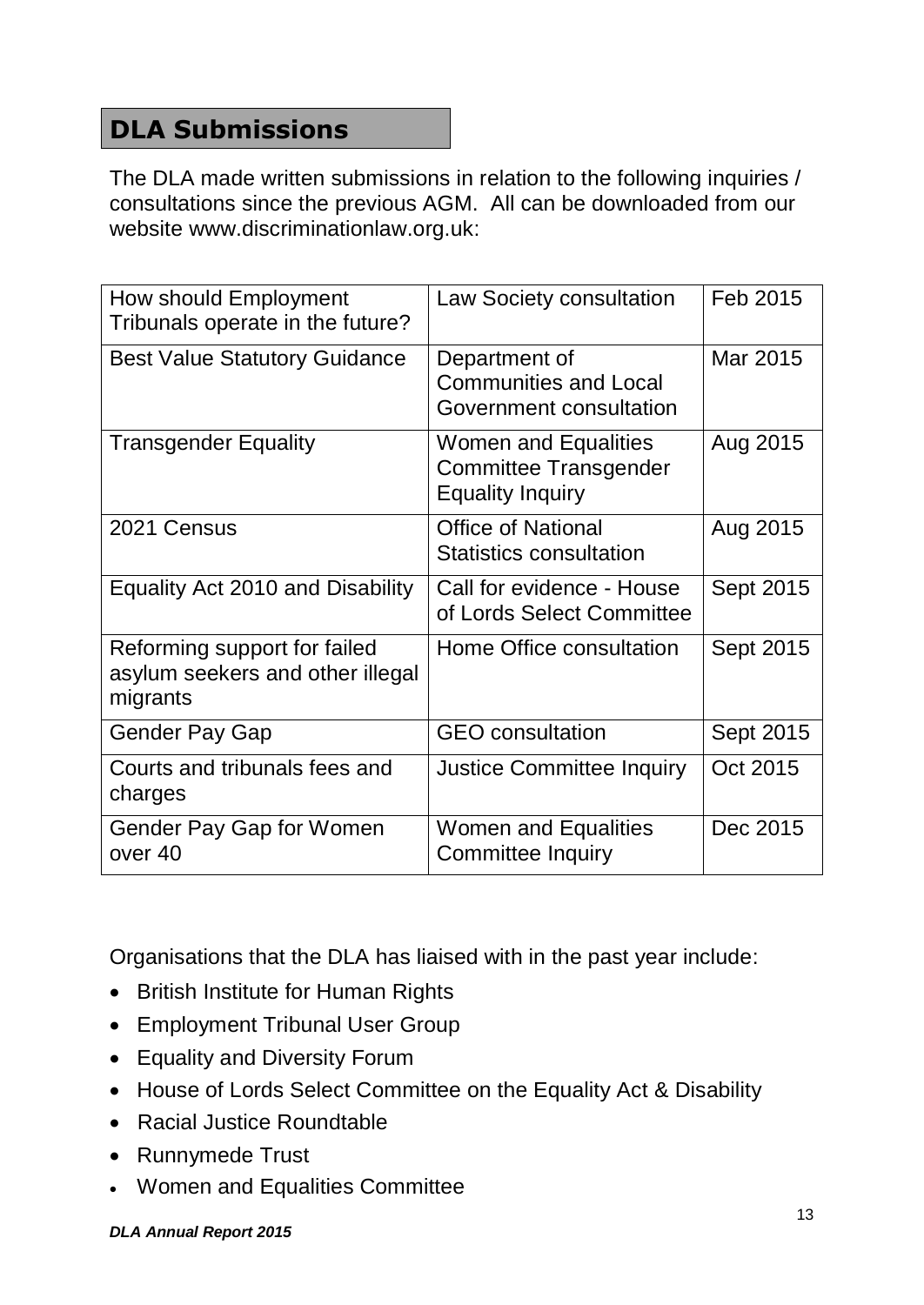### **Appendix 1: Staffing**

Chris Atkinson became the DLA Administrator/Development Officer as a temporary appointment in October 2010 and his permanent position was confirmed in November 2010; he remains in post. This is a part-time post.

There are no other paid or unpaid staff.

### **Appendix 2: Support and Thanks**

During the year we have benefited from the support of the following solicitors' firms, who have hosted Executive Committee and/or Practitioner Group Meetings during the year:

- ◆ 7br chambers
- Leigh Day
- Slater & Gordon Lawyers

Additionally Leigh Day have generously printed full sets of documents for our annual conference and for this year's AGM.

Thank you to Cloisters Chambers for hosting our AGM in January 2015 and to 7br Chambers for hosting our AGM this year.

A special vote of thanks is due to Baker & McKenzie for so generously hosting our October conference once again, providing catering and valuable support services.

We would also like to thank our guest speaker Frances O'Grady for agreeing to speak at this year's AGM.

We are extremely grateful to them all.